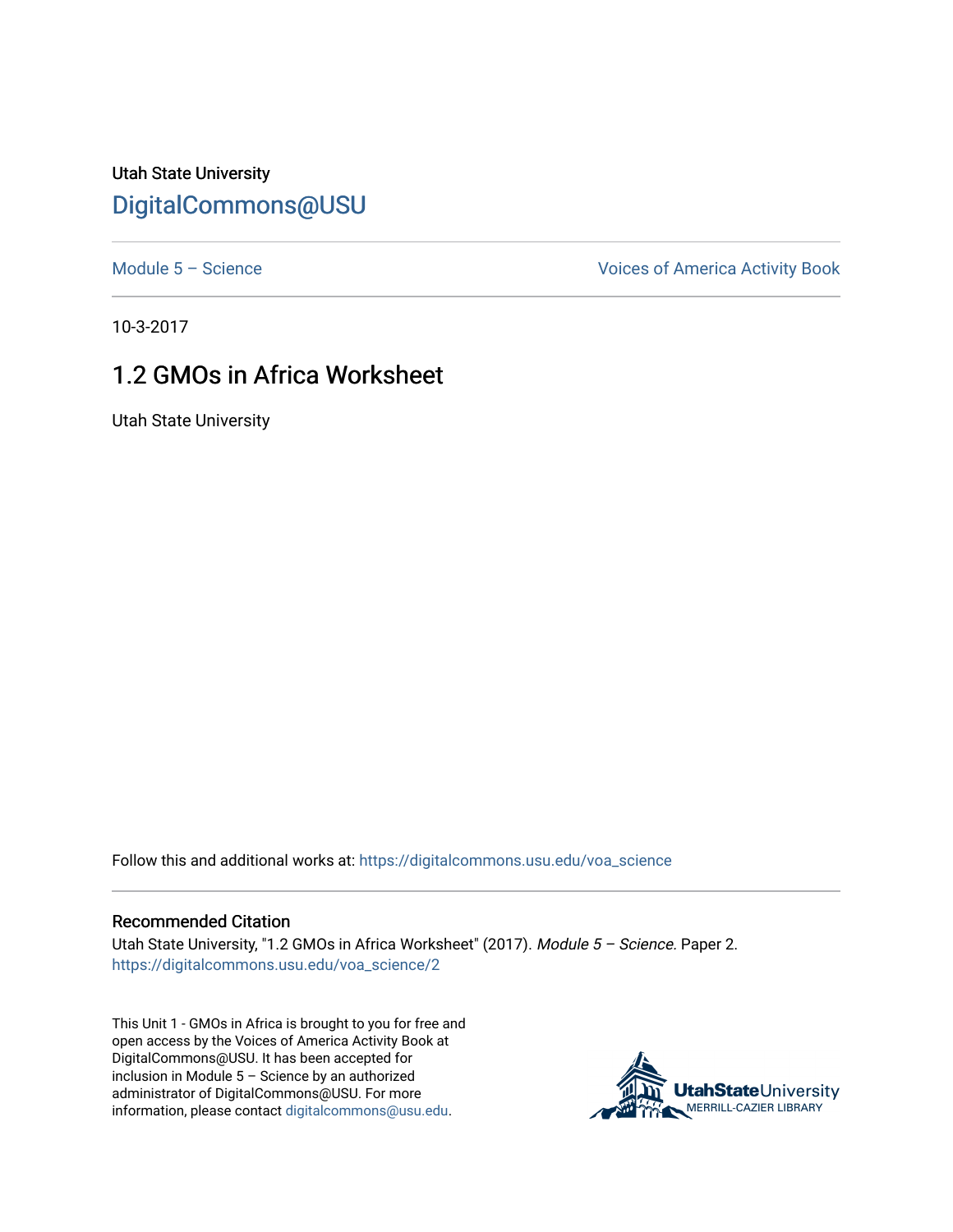*A. Listen to the Science Report and take notes below.*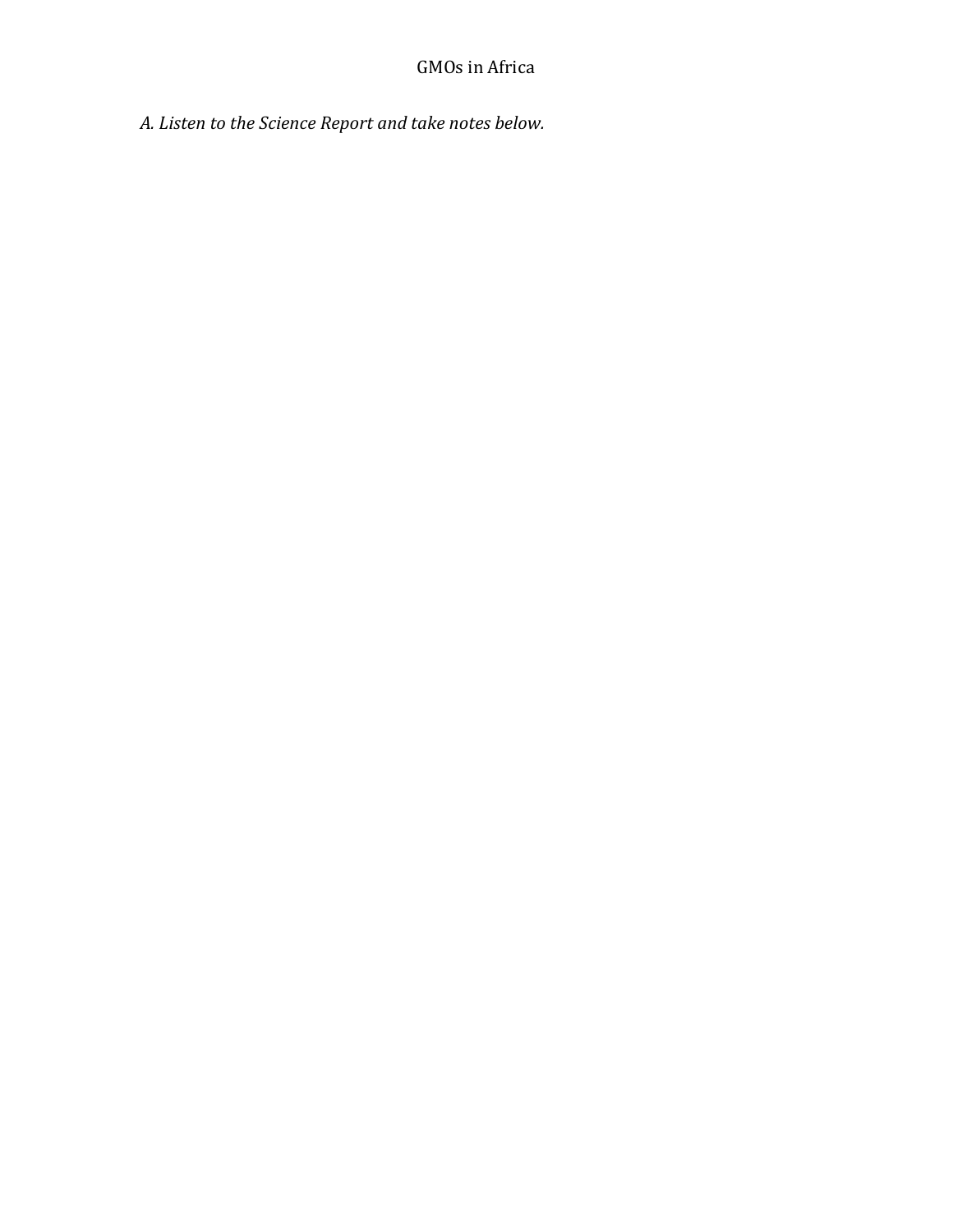*Use your notes to answer questions B, C, and D below.*

*B. Fill in the blanks with the missing words from the news report.*

1. A new report says \_\_\_\_\_\_\_\_\_\_\_\_\_\_\_\_\_\_\_\_\_\_\_-\_\_\_\_\_\_\_\_\_\_\_\_\_\_\_\_\_\_\_\_\_\_\_\_\_\_\_, or GM, crops would greatly improve agriculture in Africa. 2. Mr. Bailey says \_\_\_\_\_\_\_\_\_\_\_\_\_\_\_\_\_\_ \_\_\_\_\_\_\_\_\_\_\_\_\_\_\_\_\_\_ offer the best hope of increasing productivity and dealing with climate change in Africa. 3. Opponents say they \_\_\_\_\_\_\_\_\_\_\_\_\_\_\_\_\_\_\_\_\_ more use of chemicals. 4. Mr. Nartey says there is not enough \_\_\_\_\_\_\_\_\_\_\_\_\_\_\_\_\_\_\_ into GM products.

*C. Mark below statements as true or false. If they are true, write T. If they are false, write F and correct the answer.*

- 1. \_\_\_\_\_\_\_\_\_\_ The report says African governments are likely to approve GM crops.
- 2. \_\_\_\_\_\_\_\_\_\_Rob Baily says opponents have created anti-GM campaigns based on misinformation.
- 3. \_\_\_\_\_\_\_\_\_\_ Mr. Baily says there is evidence to support the claims of the opponents.
- 4. \_\_\_\_\_\_\_\_\_\_ Opponents also argue that they are cheap to grow.
- 5. \_\_\_\_\_\_\_\_\_\_ They say they do not produce more than non-GM crops.
- 6. \_\_\_\_\_\_\_\_\_\_ This year, Ghana approved a test of GM grains like cowpeas.
- 7. \_\_\_\_\_\_\_\_\_\_ Mr. Nartey agrees with that decision.
- 8. \_\_\_\_\_\_\_\_\_\_ Ghana's government says it has put strong walls in place to guard against problems from GM crops.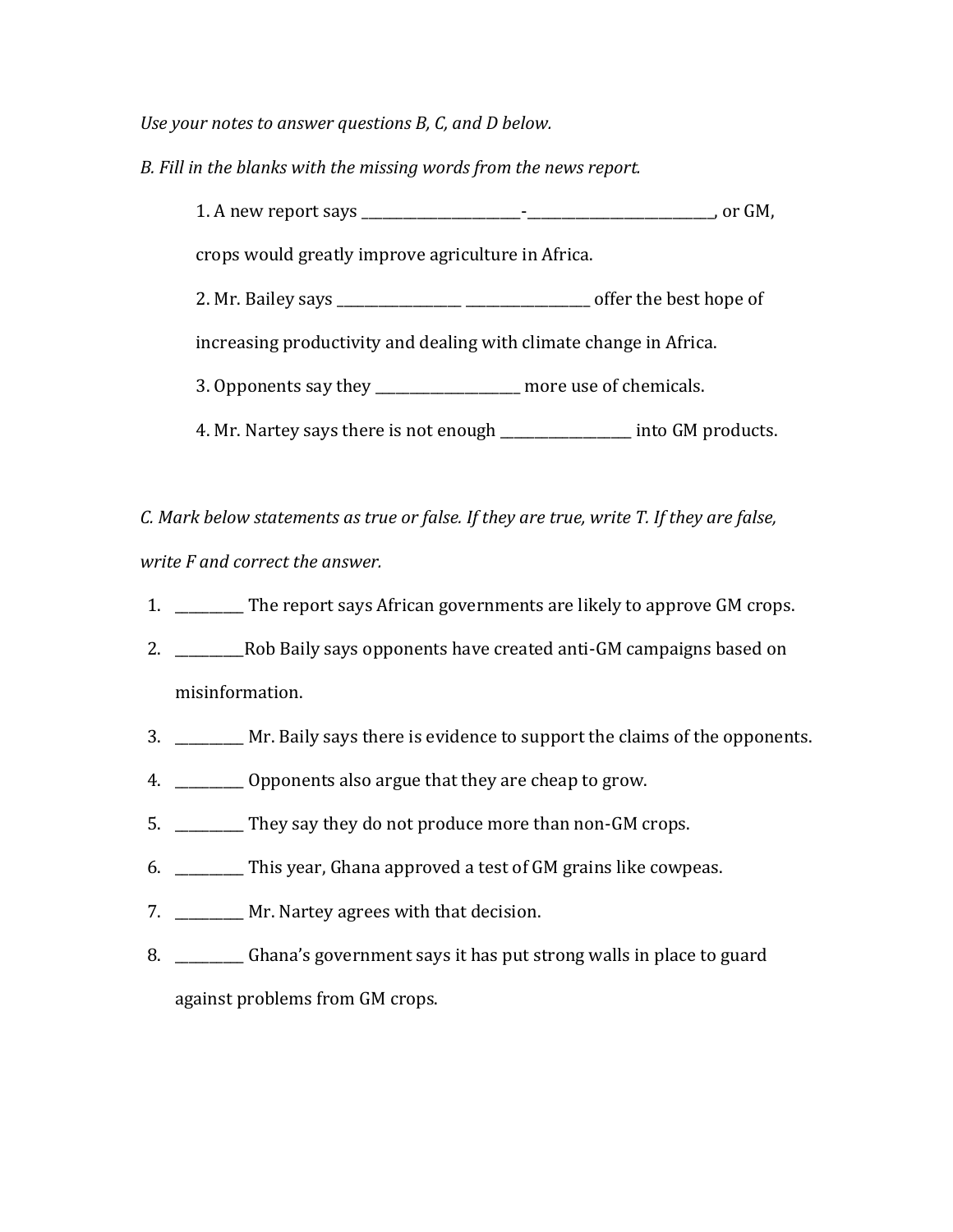*D. Choose the best answer for each sentence from the multiple choices below.* 

1. Opponents of GM crops in Africa are spreading fear about its possible\_\_\_\_\_\_\_\_\_\_\_\_\_\_.

a. health

b. harm

c. benefit

d. cancer

2. Rob Baily says the opponents claim a link between GM and all of these but

a. cancer

b. reproductive problems

c. heart problems

\_\_\_\_\_\_\_\_\_\_\_\_\_\_\_\_\_\_\_\_\_\_\_\_\_.

d. health concerns

3. Companies that supports GM crops are more interested in \_\_\_\_\_\_\_\_\_\_\_\_\_\_\_\_\_\_\_\_\_

a. supporting GM crops

b. helping farmers

c. helping GM crops

d. making money

4. Tetteh Nartey does not grow these \_\_\_\_\_\_\_\_\_\_\_\_\_.

a. fruit

b. vegetables

c. maize

d. pawpaw

5. Mr. Nartey argues that anything non-natural has \_\_\_\_\_\_\_\_\_\_\_\_\_\_\_\_\_\_\_\_.